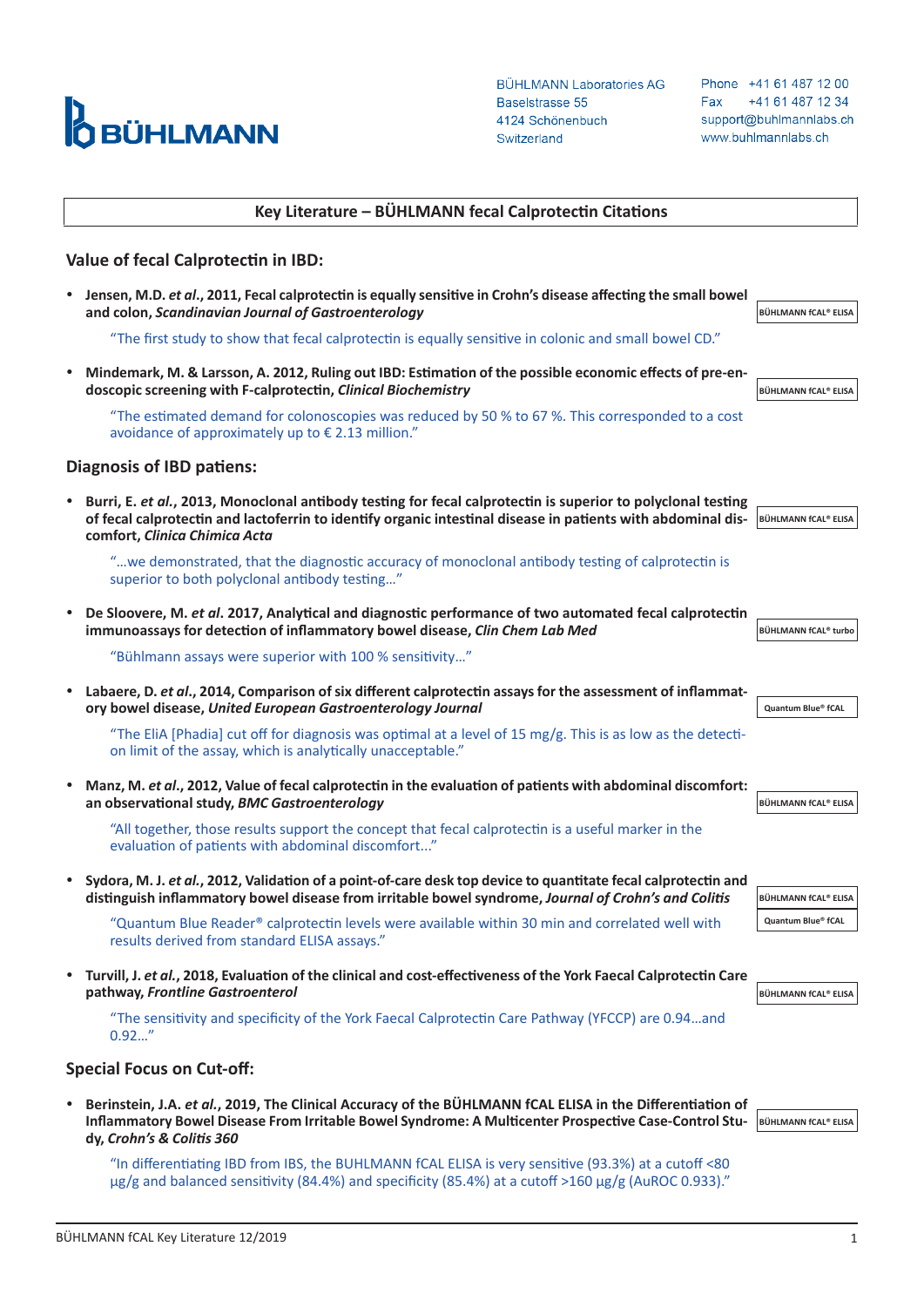# **D**<br>**O** BÜHLMANN

**BÜHLMANN Laboratories AG** Baselstrasse 55 4124 Schönenbuch Switzerland

Phone +41 61 487 12 00 Fax +41 61 487 12 34 support@buhlmannlabs.ch www.buhlmannlabs.ch

| $\bullet$ | Pavlidis, P. et al., 2013, Diagnostic accuracy and clinical application of faecal calprotectin in adult patients<br>presenting with gastrointestinal symptoms in primary care, Scandinavian Journal of Gastroenterology                                                         | BÜHLMANN fCAL® ELISA        |
|-----------|---------------------------------------------------------------------------------------------------------------------------------------------------------------------------------------------------------------------------------------------------------------------------------|-----------------------------|
|           | "This study provides the first evidence on the use of fCal [BÜHLMANN fCAL® ELISA] testing in primary<br>areto be used as part of the pathway for management of patients with suspected IBS."                                                                                    |                             |
| ٠         | Seenan, JP. et al., 2015, Are we exposing patients with a mildly elevated faecal calprotectin to unnecessary<br>investigations?, Gastroenterology                                                                                                                               | <b>BÜHLMANN fCAL® ELISA</b> |
|           | "we propose an alternative diagnostic approach of repeating the FC after 6-8 weeks in patients with<br>values of 100-200 µg/g."                                                                                                                                                 |                             |
|           | Walsham and Sherwood, 2016, Fecal calprotectin in inflammatory bowel disease, Clinical and Experimen-<br>tal Gastroenterology                                                                                                                                                   | BÜHLMANN fCAL® ELISA        |
|           | "The choice of a cutoff will depend on whether sensitivity or specificity is considered to be the most<br>important and needs to be made taking into consideration the clinical features of an individual pati-<br>ent."                                                        |                             |
|           | The use of fecal Calprotectin in Pediatrics:                                                                                                                                                                                                                                    |                             |
|           | • Foster, A. J. et al., 2019, Consecutive fecal calprotectin measurements for predicting relapse in pediatric<br>Crohn's disease patients, World J Gastroenterol                                                                                                                | BÜHLMANN fCAL® ELISA        |
|           | "Routine fecal calprotectin testing in children with CD in clinical remission is useful to predict relap-<br>se."                                                                                                                                                               |                             |
| $\bullet$ | Meglicka, M. et al., 2017, Can we predict mucosal inflammation in children with ulcerative colitis without<br>colonoscopy? Own experience in assessing faecal calprotectin, Post N Med                                                                                          | Quantum Blue® fCAL          |
|           | "The area under the curve (AUC) for discrimination between subgroup of patients in remission vs<br>moderate disease was 0.90 with cut-off level of 300 µg/g and sensitivity 0.89, specificity 0.82."                                                                            |                             |
|           | Peura, S. et al., 2017, Normal values for calprotectin in stool samples of infants from the population-ba-<br>sed longitudinal born into life study, Scand J Clin Lab Invest                                                                                                    | BÜHLMANN fCAL® turbo        |
|           | "To conclude, determining the upper limits for normal values enable the use of the turbidimetric<br>immunoassay as a diagnostic tool for gastrointestinal disorders in children under 2 years, facilitating<br>fast and cost-efficient monitoring of gastric inflammation."     |                             |
| $\bullet$ | Prell, C. et al., 2014, Comparison of three tests for faecal calprotectin in children and young adults: a<br>retrospective monocentric study, BMJ Open                                                                                                                          | BÜHLMANN fCAL® ELISA        |
|           | "In conclusion, measurement of FC in paediatric patients with unspecific symptoms is very helpful in<br>order to avoid invasive procedure."                                                                                                                                     |                             |
| $\bullet$ | Rodriguez, A. et al., 2017, Correlation of rapid point-of-care vs send-out fecal calprotectin monitoring in<br>pediatric inflammatory bowel disease, World Journal of Gastrointestinal Pharmacology and<br><b>Therapeutics</b>                                                  | Quantum Blue® fCAL          |
|           | " we present the first correlation study of rapid POC calprotectin testing in a pediatric IBD cohort in<br>the United States."                                                                                                                                                  |                             |
| $\bullet$ | Rodriguez-Belvis, M. V. et al., 2019, Normal fecal calprotectin levels in healthy children are higher than in<br>adults and decrease with age, Paed & Child Health                                                                                                              | <b>Quantum Blue® fCAL</b>   |
|           | "Normal FC values in healthy children (particularly in infants) are higher than those considered to be<br>altered in adults and show a negative correlation with age. It is necessary to reconsider the upper limits<br>of FC levels for paediatric patients according to age," |                             |
|           | • Zhu, Q. et al., 2016, Fecal Calprotectin in Healthy Children Aged 1-4 Years, PLOS ONE                                                                                                                                                                                         |                             |
|           | "Children aged from 1 to 4 years old have lower FC concentrations compared with healthy infants $\left\langle \leq 1\right\rangle$                                                                                                                                              | BÜHLMANN fCAL® ELISA        |

years), and higher FC concentrations when comparing with children older than 4 years and adults."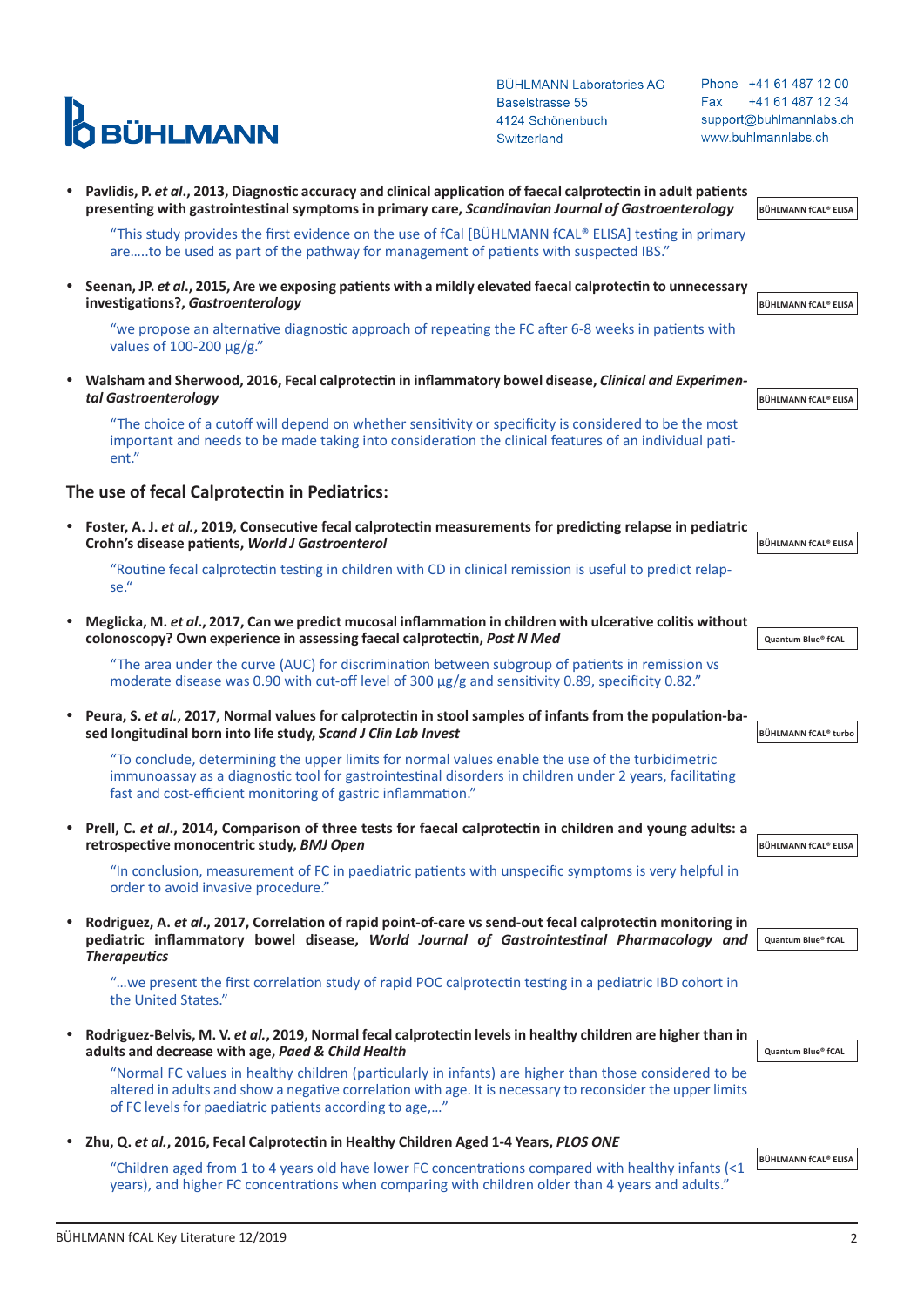# **O** BÜHLMANN

**BÜHLMANN Laboratories AG** Baselstrasse 55 4124 Schönenbuch Switzerland

Phone +41 61 487 12 00 +41 61 487 12 34 Fax support@buhlmannlabs.ch www.buhlmannlabs.ch

### **Further Literature citing the BÜHLMANN fecal Calprotectin Assays:**

- y Asberg, A. *et al.*, 2019, Measuring calprotectin in plasma and blood with a fully automated turbidimetric assay, *Scandinavian Journal of Clinical and Laboratory Investigation*
- y Baillet, P. *et al.*, 2018, Faecal calprotectin and magnetic resonance imaging in detecting Crohn's disease endoscopic postoperative recurrence, *Lancet Gastroenterol Hepatol*
- y Barbut, F. *et al*., 2017, Faecal lactoferrin and calprotectin in patients with Clostridium difficile infection: a case–control study, *Eur J Clin Microbiol Infect Dis*
- y Ben-Horin, S. *et al.*, 2019, Assessment of small bowel mucosal healing by video capsule endoscopy for the prediction of short-term and long-term risk of Crohn's disease flare: a prospective cohort study, *Lancet Gastroenterol Hepatol*
- y Bin-Nun, A. *et al.*, 2015, Rapid Fecal Calprotectin (FC) Analysis: Point of Care Testing for Diagnosing Early Necrotizing Enterocolitis, *Am J Perinatol*
- y Brandse, J.F. *et al.*, 2016, Performance of Common Disease Activity Markers as a Reflection of Inflammatory Burden in Ulcerative Colitis, *Inflamm Bowel Dis*
- y Burri, E. *et al.*, 2014, Diagnostic yield of endoscopy in patients with abdominal complaints: incremental value of faecal calprotectin on guidelines of appropriateness, *BMC Gastroenterology*
- y Calafat, M. *et al.*, 2015, High Within-day Variability of Fecal Calprotectin Levels in Patients with Active Ulcerative Colitis: What Is the Best Timing for Stool Sampling? I*nflamm Bowel Dis*
- y Chang, M. *et al.*, 2014, Faecal calprotectin as a novel biomarker for differentiating between inflammatory bowel disease and irritable bowel syndrome, *Molecular Medicine Reports*
- y Delefortrie, Q. *et al.*, 2015, Comparison of the Liaison® Calprotectin kit with a well-established point of care test (Quantum Blue — Bühlmann-Alere®) in terms of analytical performances and ability to detect relapses amongst a Crohn population in follow-up, *Clinical Biochemistry*
- y Dhaliwal, A. *et al.*, 2014, Utility of faecal calprotectin in inflammatory bowel disease (IBD): what cut-offs should we apply? *Frontline Gastroenterology*
- y Du, L. *et al.*, 2016, Within-Stool and Within-Day Sample Variability of Fecal Calprotectin in Patients With Inflammatory Bowel Disease, *J Clin Gastroenterol*
- y Ferreiro-Iglesias, R. *et al.*, 2015, Usefulness of a rapid faecal calprotectin test to predict relapse in Crohn's disease patients on maintenance treatment with adalimumab, *Scandinavian Journal of Gastroenterology*
- y Frin, A-C. *et al.*, 2016, Accuracies of fecal calprotectin, lactoferrin, M2-pyruvate kinase, neopterin and zonulin to predict the response to infliximab in ulcerative colitis, *Digestive and Liver Disease*
- Gauss, A. *et al.*, 2016, Quality of Life Is Related to Fecal Calprotectin Concentrations in Colonic Crohn Disease and Ulcerative Colitis, but not in Ileal Crohn Disease, *Medicine*
- y Halfvarson, J. *et al.*, 2017, Dynamics of the human gut microbiome in inflammatory bowel disease, *Nature Microbiology*
- y Hessels, J. *et al.*, 2012, Evaluation of Prevent ID and Quantum Blue rapid tests for fecal calprotectin, *Clin Chem Lab Med*
- Juricic, G. et al., 2019, Faecal calprotectin determination: impact of preanalytical sample treatement and stool consistency on within- and between-method variability, *Biochem Med (Zagreb)*
- y Kok, L. *et al.*, 2012, Diagnostic Accuracy of Point-of-Care Fecal Calprotectin and Immunochemical Occult Blood Tests for Diagnosis of Organic Bowel Disease in Primary Care: The Cost-Effectiveness of a Decision Rule for Abdominal Complaints in Primary Care (CEDAR) Study, *Clinical Chemistry*
- y Kolho, K. *et al.*, 2012, Rapid Test for Fecal Calprotectin Levels in Children With Crohn Disease, *JPGN*
- Kristensen, V. et al., 2015, Prediction of Endoscopic Disease Activity in Ulcerative Colitis by Two Different Assays for Fecal Calprotectin, *Journal of Crohn's and Colitis*
- Lasson, A. *et al.*, 2015, The Intra-Individual Variability of Faecal Calprotectin: A Prospective Study In Patients With Active Ulcerative Colitis, *Journal of Crohn's and Colitis*
- y Levine, A. *et al.*, 2014, Comparison of Outcomes Parameters for Induction of Remission in New Onset Pediatric Crohn's Disease: Evaluation of the Porto IBD Group "Growth Relapse and Outcomes with Therapy", *Inflamm Bowel Dis*
- y Li, F. *et al.*, 2014, Comparison of the different kinds of feeding on the level of fecal calprotectin, *Early Human Development*